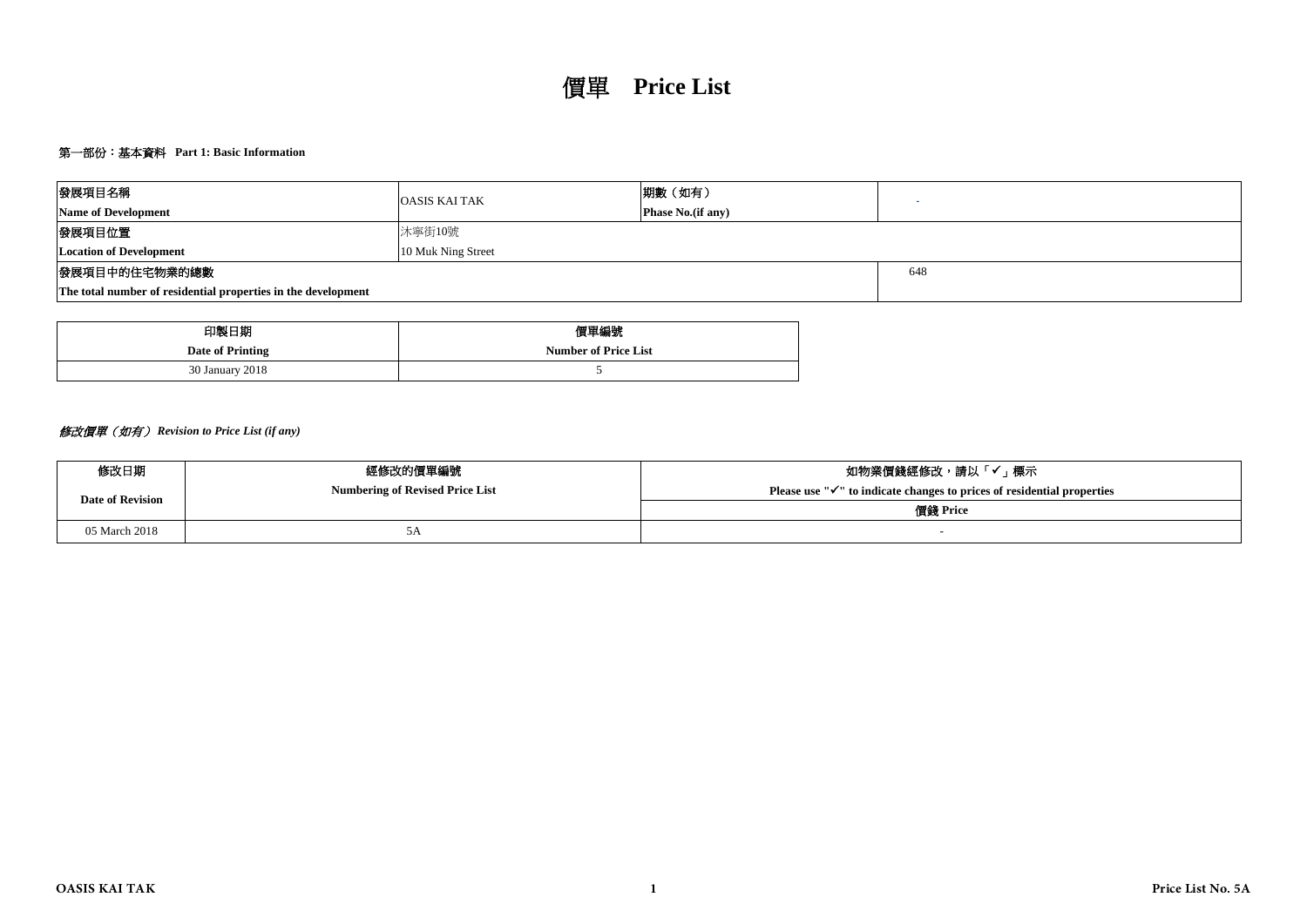**第二部份: 面積及售價資料**<br>Part 2: Information on Area and Price

| 物業的描述<br><b>Description of Residential</b> | <b>Property</b>    |              | 實用面積<br>(包括露台,工作平台及陽台(如有))<br>平方米 (平方呎)                                      | 售價 (元)     | 實用面積<br>每平方米/呎售價<br>元,每平方米<br>(元・每平方呎) | 其他指明項目的面積 (不計算入實用面積)<br>Area of other specified items (Not included in the Saleable Area)<br>平方米(平方呎)<br>sq. metre (sq.ft.) |                          |                          |                          |                          |                          |                          |                          |                          |                          |
|--------------------------------------------|--------------------|--------------|------------------------------------------------------------------------------|------------|----------------------------------------|-----------------------------------------------------------------------------------------------------------------------------|--------------------------|--------------------------|--------------------------|--------------------------|--------------------------|--------------------------|--------------------------|--------------------------|--------------------------|
|                                            |                    |              | <b>Saleable Area</b><br>(including balcony, utility platform and             | Price (\$) | <b>Unit Rate of Saleable</b><br>Area   | 空調機房                                                                                                                        | 窗台                       | 閣樓                       | 平台                       | 花園                       | 停車位                      | 天台                       | 梯屋                       | 前庭                       | 庭院                       |
| 大廈名稱<br><b>Block Name</b>                  | 樓層<br><b>Floor</b> | 單位<br>Unit   | verandah, if any)<br>sq. metre (sq.ft.)                                      |            | \$ per sq. metre<br>\$per sq.ft.)      | Air-conditioning<br>plant room                                                                                              | Bav<br>window            | Cockloft                 | <b>Flat roof</b>         | Garden                   | Parking<br>space         | Roof                     | <b>Stairhood</b>         | <b>Terrace</b>           | Yard                     |
|                                            | 35                 | E            | 33.466 (360)<br>露台 Balcony: 2.000 (22)<br>工作平台 Utility Platform: 0.000 (0)   | 10,169,000 | 303,861<br>(28, 247)                   | $\overline{a}$                                                                                                              | $\sim$                   | $\sim$                   | μ.                       | μ.                       | $\sim$                   | $\overline{\phantom{a}}$ | ÷.                       | $\overline{\phantom{a}}$ | $\overline{\phantom{a}}$ |
|                                            | 31                 | E            | 33.455 (360)<br>露台 Balcony: 2.000 (22)<br>工作平台 Utility Platform: 0.000 (0)   | 10,048,000 | 300,344<br>(27, 911)                   | $\overline{a}$                                                                                                              | $\sim$                   | $\sim$                   | μ.                       | μ.                       | $\sim$                   | $\overline{\phantom{a}}$ | ÷.                       | $\sim$                   | $\overline{\phantom{a}}$ |
|                                            | 30                 | E            | 33.455 (360)<br>露台 Balcony: 2.000 (22)<br>工作平台 Utility Platform: 0.000 (0)   | 10,008,000 | 299,148<br>(27, 800)                   | $\sim$                                                                                                                      | $\sim$                   | $\sim$                   | $\sim$                   | $\overline{a}$           | $\sim$                   | $\overline{\phantom{a}}$ | $\sim$                   | $\overline{\phantom{a}}$ | $\overline{\phantom{a}}$ |
|                                            | 27                 | E            | 33.455 (360)<br>露台 Balcony: 2.000 (22)<br>工作平台 Utility Platform: 0.000 (0)   | 9,850,000  | 294,425<br>(27, 361)                   | $\sim$                                                                                                                      | $\overline{a}$           | $\sim$                   | $\overline{a}$           | $\sim$                   | $\sim$                   | $\overline{\phantom{a}}$ | $\sim$                   | $\overline{a}$           | $\sim$                   |
|                                            | 22                 | E            | 33.455 (360)<br>露台 Balcony: 2.000 (22)<br>工作平台 Utility Platform: 0.000 (0)   | 9,732,000  | 290,898<br>(27,033)                    | $\overline{a}$                                                                                                              | $\sim$                   | $\sim$                   | μ.                       | $\overline{a}$           | $\sim$                   | $\overline{\phantom{a}}$ | $\sim$                   | $\overline{a}$           | $\overline{\phantom{a}}$ |
|                                            | 17                 | $\mathbf E$  | 33.455 (360)<br>露台 Balcony: 2.000 (22)<br>工作平台 Utility Platform: 0.000 (0)   | 9,596,000  | 286,833<br>(26, 656)                   | $\sim$ $\sim$                                                                                                               | $\overline{\phantom{a}}$ | $\sim$                   | $\overline{\phantom{a}}$ | $\sim$                   | $\sim$                   | $\sim$                   | $\sim$                   | $\overline{a}$           | $\sim$                   |
|                                            | 10                 | $\mathbf E$  | 33.455 (360)<br>露台 Balcony: 2.000 (22)<br>工作平台 Utility Platform : 0.000 (0)  | 9,534,000  | 284,980<br>(26, 483)                   | $\sim$                                                                                                                      | $\sim$                   | $\sim$                   | $\sim$                   | $\overline{a}$           | $\sim$                   | $\overline{\phantom{a}}$ | $\sim$                   | $\overline{a}$           | $\overline{\phantom{a}}$ |
| Tower 1<br>第1座                             | 35                 | $\rm F$      | 69.900 (752)<br>露台 Balcony: 2.496 (27)<br>工作平台 Utility Platform: 0.000 (0)   | 24,430,000 | 349,499<br>(32, 487)                   | $-$                                                                                                                         | $\sim$                   | $\sim$                   | $\sim$                   | μ.                       | $\sim$                   | $\overline{\phantom{a}}$ | $\sim$                   | $\overline{\phantom{a}}$ | $\overline{\phantom{a}}$ |
|                                            | 33                 | $\mathbf{F}$ | 69.900 (752)<br>露台 Balcony: 2.496 (27)<br>工作平台 Utility Platform : $0.000(0)$ | 24,308,000 | 347,754<br>(32, 324)                   | $\sim$                                                                                                                      | $\overline{\phantom{a}}$ | $\sim$                   | $\sim$                   | $\overline{a}$           | $\sim$                   | $\overline{\phantom{a}}$ | $\sim$                   | $\sim$                   | $\overline{\phantom{a}}$ |
|                                            | 32                 | $\rm F$      | 69.900 (752)<br>露台 Balcony: 2.496 (27)<br>工作平台 Utility Platform : 0.000 (0)  | 24,187,000 | 346,023<br>(32, 164)                   | $\overline{\phantom{a}}$                                                                                                    | $\sim$                   | $\overline{\phantom{a}}$ | $\overline{\phantom{a}}$ | $\overline{\phantom{a}}$ | $\sim$                   | $\overline{\phantom{a}}$ | $\overline{\phantom{a}}$ | $\overline{\phantom{a}}$ | $\overline{\phantom{a}}$ |
|                                            | 31                 | $\mathbf F$  | 69.900 (752)<br>露台 Balcony: 2.496 (27)<br>工作平台 Utility Platform : $0.000(0)$ | 24,067,000 | 344,306<br>(32,004)                    | $\overline{a}$                                                                                                              | $\sim$                   | $\sim$                   | $\sim$                   | $\overline{a}$           | $\sim$                   | $\overline{\phantom{a}}$ | $\sim$                   | $\sim$                   | $\sim$                   |
|                                            | 28                 | $\rm F$      | 69,900 (752)<br>露台 Balcony: 2.496 (27)<br>工作平台 Utility Platform: 0.000 (0)   | 23,709,000 | 339,185<br>(31,528)                    | $\overline{a}$                                                                                                              | $\overline{\phantom{a}}$ | $\sim$                   | $\overline{a}$           | $\overline{\phantom{a}}$ | $\overline{\phantom{a}}$ | $\overline{\phantom{a}}$ | $\overline{\phantom{a}}$ | $\overline{\phantom{a}}$ | $\overline{\phantom{a}}$ |
|                                            | 27                 | $\mathbf{F}$ | 69.900 (752)<br>露台 Balcony: 2.496 (27)<br>工作平台 Utility Platform : $0.000(0)$ | 23,475,000 | 335,837<br>(31,217)                    | $\sim$                                                                                                                      | $\sim$ $\sim$            | $\sim$                   | $\sim$                   | $\sim$                   | $\sim$                   | $\sim$                   | $\sim$                   | $\overline{a}$           | $\sim$                   |
|                                            | 26                 | $\mathbf{F}$ | 69.900 (752)<br>露台 Balcony: 2.496 (27)<br>工作平台 Utility Platform : 0.000 (0)  | 23,358,000 | 334,163<br>(31,061)                    | $\overline{a}$                                                                                                              | $\overline{\phantom{a}}$ | $\sim$                   | $\overline{a}$           | $\overline{\phantom{a}}$ | $\overline{\phantom{a}}$ | $\sim$                   | ÷.                       | $\overline{\phantom{a}}$ | $\overline{\phantom{a}}$ |
|                                            | 25                 | $\mathbf{F}$ | 69.900 (752)<br>露台 Balcony: 2.496 (27)<br>工作平台 Utility Platform: 0.000 (0)   | 23,242,000 | 332,504<br>(30,907)                    | $-$                                                                                                                         | $\sim$                   | $\sim$                   | $\sim$                   | $\overline{a}$           | $\sim$                   | $\sim$                   | $\sim$                   | $\sim$                   | $\sim$                   |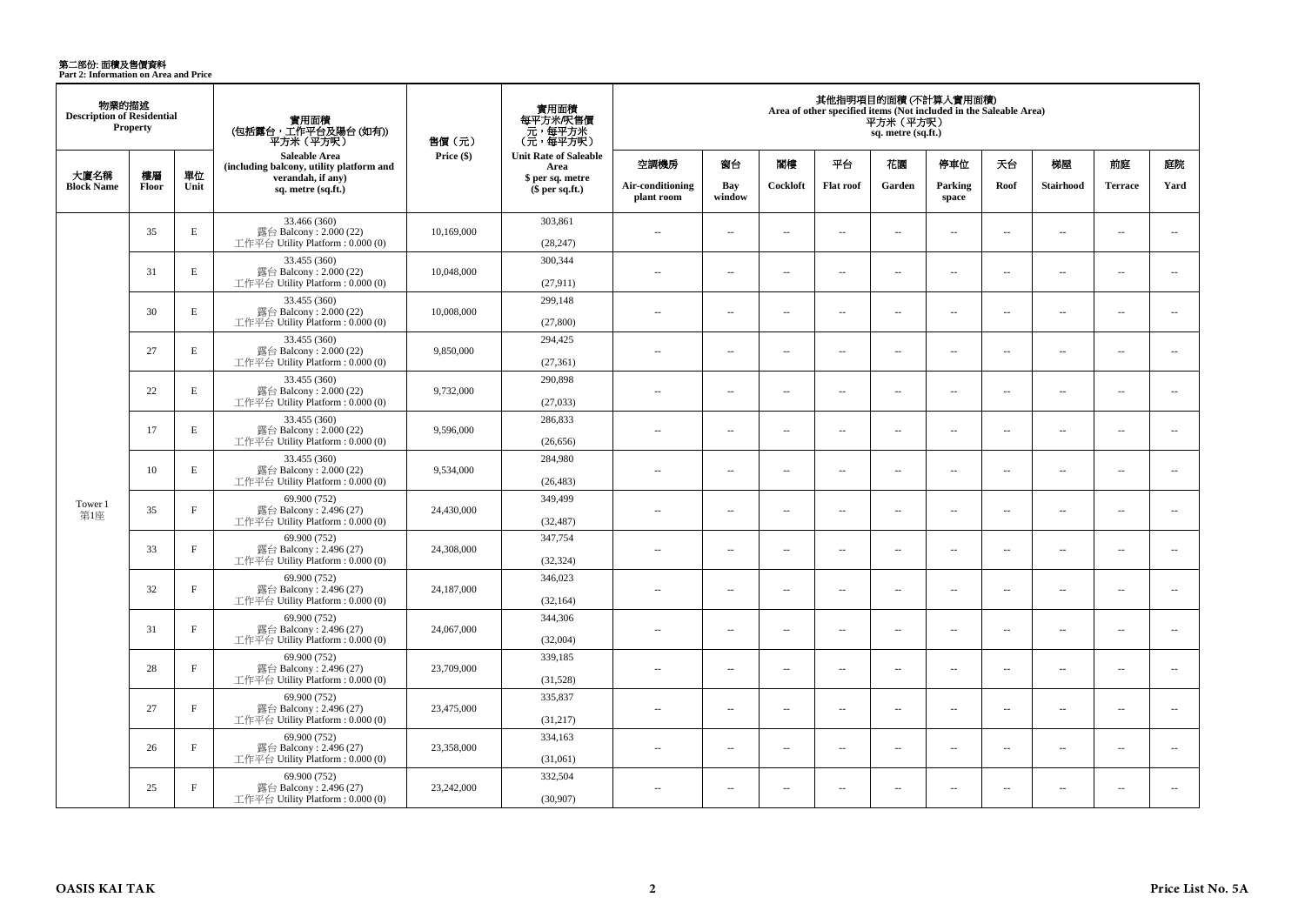| 物業的描述<br><b>Description of Residential</b> | <b>Property</b> |              | 實用面積<br>(包括露台,工作平台及陽台(如有))<br>平方米 (平方呎)                                      | 售價(元)      | 實用面積<br>每平方米/呎售價<br>- 元, 每平方米<br>(元, 每平方呎) | 其他指明項目的面積 (不計算入實用面積)<br>Area of other specified items (Not included in the Saleable Area)<br>平方米(平方呎)<br>sq. metre (sq.ft.) |                                     |                                |                          |                          |                          |                          |                          |        |                          |                |      |
|--------------------------------------------|-----------------|--------------|------------------------------------------------------------------------------|------------|--------------------------------------------|-----------------------------------------------------------------------------------------------------------------------------|-------------------------------------|--------------------------------|--------------------------|--------------------------|--------------------------|--------------------------|--------------------------|--------|--------------------------|----------------|------|
|                                            |                 |              | <b>Saleable Area</b><br>(including balcony, utility platform and             | Price (\$) | <b>Unit Rate of Saleable</b><br>Area       | 空調機房                                                                                                                        | 窗台                                  | 閣樓                             | 平台                       | 花園                       | 停車位                      | 天台                       | 梯屋                       | 前庭     | 庭院                       |                |      |
| 大廈名稱<br><b>Block Name</b>                  | 樓層<br>Floor     | 單位<br>Unit   | verandah, if any)<br>sq. metre (sq.ft.)                                      |            |                                            |                                                                                                                             | \$ per sq. metre<br>$$$ per sq.ft.) | Air-conditioning<br>plant room | Bay<br>window            | Cockloft                 | <b>Flat roof</b>         | Garden                   | Parking<br>space         | Roof   | Stairhood                | <b>Terrace</b> | Yard |
|                                            | 19              | $\rm F$      | 69.900 (752)<br>露台 Balcony: $2.496(27)$<br>工作平台 Utility Platform: 0.000 (0)  | 22,715,000 | 324,964<br>(30, 206)                       | $\sim$ $\sim$                                                                                                               | $\overline{\phantom{a}}$            | ÷.                             | $\sim$                   | μ.                       | $\sim$                   | $\overline{\phantom{a}}$ | $\overline{\phantom{a}}$ | $\sim$ | $\sim$                   |                |      |
|                                            | 18              | $_{\rm F}$   | 69.900 (752)<br>露台 Balcony: 2.496 (27)<br>工作平台 Utility Platform : $0.000(0)$ | 22,646,000 | 323,977<br>(30, 114)                       | $\sim$                                                                                                                      | $\sim$                              | ÷.                             | $\sim$                   | μ.                       | $\sim$                   | $\sim$                   | $\overline{\phantom{a}}$ | $\sim$ | $\sim$                   |                |      |
|                                            | 17              | $_{\rm F}$   | 69.900 (752)<br>露台 Balcony: 2.496 (27)<br>工作平台 Utility Platform : $0.000(0)$ | 22,466,000 | 321,402<br>(29, 875)                       | $-$                                                                                                                         | ÷.                                  | $\sim$                         | $\sim$                   | μ.                       | $\sim$                   | $\overline{\phantom{a}}$ | $\overline{\phantom{a}}$ | $\sim$ | $\overline{\phantom{a}}$ |                |      |
|                                            | 16              | $\rm F$      | 69.900 (752)<br>露台 Balcony: 2.496 (27)<br>工作平台 Utility Platform: 0.000 (0)   | 22,399,000 | 320,443<br>(29,786)                        | $\sim$                                                                                                                      | $\overline{\phantom{a}}$            | $\sim$                         | $\sim$                   | $\sim$                   | $\sim$                   | $\sim$                   | $\sim$                   | $\sim$ | $\sim$                   |                |      |
| Tower 1                                    | 15              | $\rm F$      | 69.900 (752)<br>露台 Balcony: 2.496 (27)<br>工作平台 Utility Platform: 0.000 (0)   | 22,221,000 | 317,897<br>(29, 549)                       |                                                                                                                             | $\sim$                              | 4                              | $\sim$                   | μ.                       | $\sim$                   | $\sim$                   | $\overline{\phantom{a}}$ | $\sim$ | $\sim$                   |                |      |
| 第1座                                        | 12              | $_{\rm F}$   | 69.900 (752)<br>露台 Balcony: 2.496 (27)<br>工作平台 Utility Platform: 0.000 (0)   | 22,153,000 | 316,924<br>(29, 459)                       | $\sim$                                                                                                                      | $\sim$                              | $\sim$                         | $\sim$                   | $\overline{a}$           | $\sim$                   | $\sim$                   | $\overline{\phantom{a}}$ | $\sim$ | $\sim$                   |                |      |
|                                            | 8               | $_{\rm F}$   | 69.900 (752)<br>露台 Balcony: 2.496 (27)<br>工作平台 Utility Platform : $0.000(0)$ | 21,715,000 | 310,658<br>(28, 876)                       | $\sim$                                                                                                                      | $\overline{\phantom{a}}$            | $\overline{\phantom{a}}$       | $\sim$                   | ۰.                       | $\sim$                   | $\overline{\phantom{a}}$ | ۰.                       | $\sim$ | $\overline{\phantom{a}}$ |                |      |
|                                            | $7\overline{ }$ | $\mathbf{F}$ | 69.900 (752)<br>露台 Balcony: 2.496 (27)<br>工作平台 Utility Platform: 0.000 (0)   | 21,458,000 | 306,981<br>(28, 535)                       | $\sim$                                                                                                                      | $\sim$                              | $\sim$                         | $\sim$                   | $\overline{a}$           | $\sim$                   | $\sim$                   | $\sim$                   | $\sim$ | $\sim$                   |                |      |
|                                            | 6               | $_{\rm F}$   | 69.900 (752)<br>露台 Balcony: 2.496 (27)<br>工作平台 Utility Platform: 0.000 (0)   | 21,141,000 | 302,446<br>(28, 113)                       | $\overline{\phantom{a}}$                                                                                                    | $\sim$                              | $\sim$                         | $\sim$                   | μ.                       | $\sim$                   | $\overline{\phantom{a}}$ | $\overline{\phantom{a}}$ | $\sim$ | $\overline{\phantom{a}}$ |                |      |
|                                            | 5               | $_{\rm F}$   | 69.900 (752)<br>露台 Balcony: 2.496 (27)<br>工作平台 Utility Platform: 0.000 (0)   | 20,829,000 | 297,983<br>(27, 698)                       | $\overline{a}$                                                                                                              | $\sim$                              | ÷.                             | $\sim$                   | μ.                       | $\sim$                   | $\sim$                   | $\overline{\phantom{a}}$ | $\sim$ | $\sim$                   |                |      |
|                                            | 32              | $\mathbf{A}$ | 45.873 (494)<br>露台 Balcony: 2.000 (22)<br>工作平台 Utility Platform: 0.000 (0)   | 15,231,000 | 332,025<br>(30, 832)                       | $-$                                                                                                                         | ÷.                                  | $\sim$                         | $\sim$                   | $\overline{a}$           | $\sim$                   | $\overline{\phantom{a}}$ | $\overline{\phantom{a}}$ | $\sim$ | $\sim$                   |                |      |
|                                            | 31              | $\mathbf{A}$ | 45.873 (494)<br>露台 Balcony: 2.000 (22)<br>工作平台 Utility Platform: 0.000 (0)   | 15,170,000 | 330,696<br>(30,709)                        | $\sim$                                                                                                                      | $\sim$                              | $\sim$                         | $\sim$                   | $\overline{a}$           | $\sim$                   | $\sim$                   | $\sim$                   | $\sim$ | $\sim$                   |                |      |
| Tower 2                                    | 27              | $\mathbf{A}$ | 45.873 (494)<br>露台 Balcony: 2.000 (22)<br>工作平台 Utility Platform : 0.000 (0)  | 14,871,000 | 324,178<br>(30, 103)                       | $\overline{\phantom{a}}$                                                                                                    | $\sim$                              | $\overline{\phantom{a}}$       | $\sim$                   | μ.                       | $\sim$                   | $\sim$                   | $\overline{\phantom{a}}$ | $\sim$ | $\sim$                   |                |      |
| 第2座                                        | 26              | A            | 45.873 (494)<br>露台 Balcony: 2.000 (22)<br>工作平台 Utility Platform : $0.000(0)$ | 14,811,000 | 322,870<br>(29,982)                        | $\overline{a}$                                                                                                              | $\overline{\phantom{a}}$            | $\sim$                         | $\sim$                   | $\overline{a}$           | $\sim$                   | $\sim$                   | $\overline{\phantom{a}}$ | $\sim$ | $\sim$                   |                |      |
|                                            | 20              | A            | 45.873 (494)<br>露台 Balcony: 2.000 (22)<br>工作平台 Utility Platform : $0.000(0)$ | 14.519.000 | 316,504<br>(29, 391)                       | $-$                                                                                                                         | $\sim$                              | $\sim$                         | $\sim$                   | ۰.                       | $\sim$                   | $\overline{\phantom{a}}$ | $\overline{\phantom{a}}$ | $\sim$ | $\sim$                   |                |      |
|                                            | 19              | A            | 45.873 (494)<br>露台 Balcony: 2.000 (22)<br>工作平台 Utility Platform: 0.000 (0)   | 14,461,000 | 315,240<br>(29, 273)                       | ٠.                                                                                                                          | $\overline{\phantom{a}}$            | $\ddotsc$                      | $\overline{\phantom{a}}$ | $\overline{\phantom{a}}$ | $\overline{\phantom{a}}$ | $\overline{\phantom{a}}$ | $\overline{\phantom{a}}$ | $\sim$ | $\sim$                   |                |      |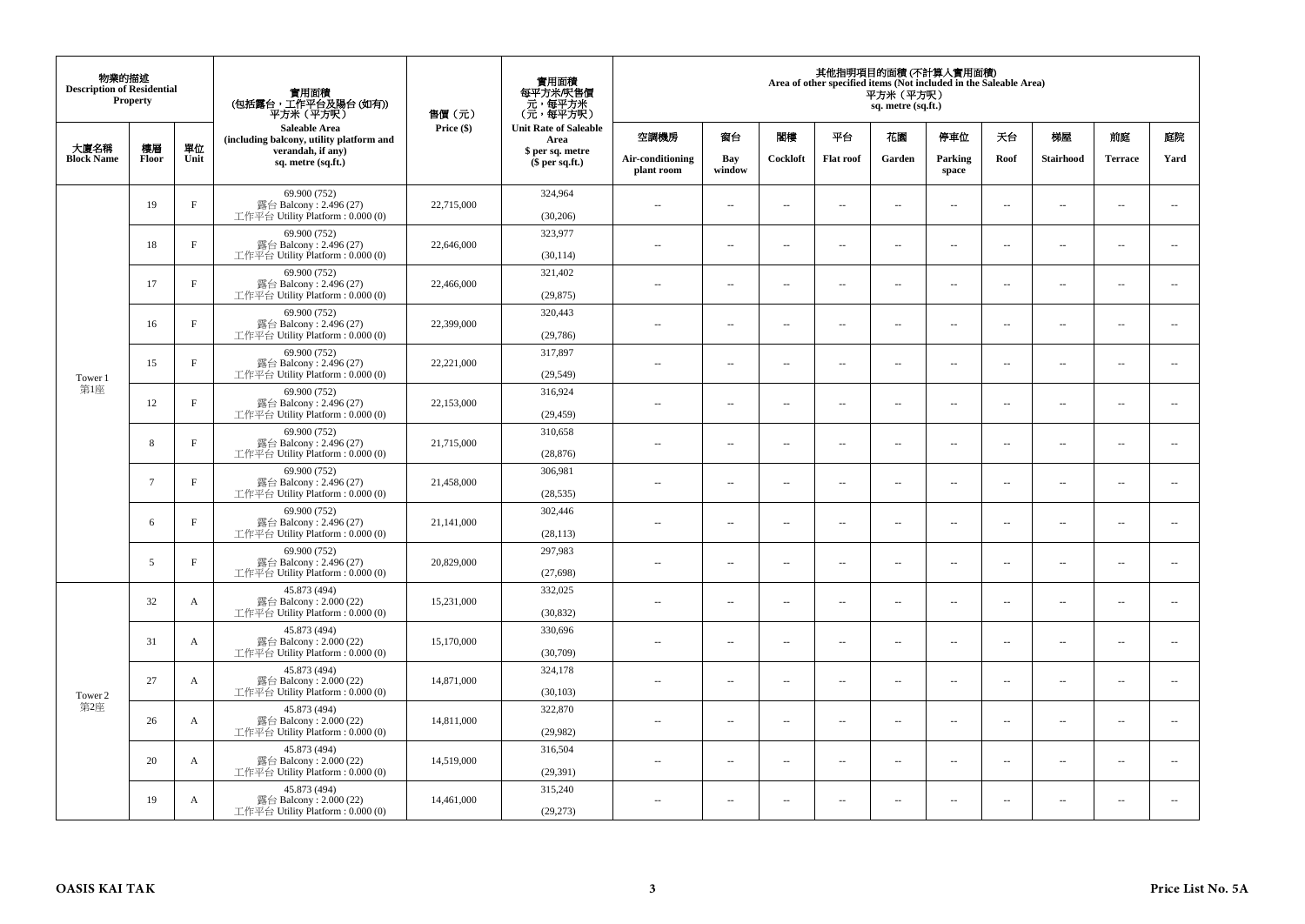| 物業的描述<br><b>Description of Residential</b><br>Property |             |               | 實用面積<br>(包括露台,工作平台及陽台(如有))<br>平方米 (平方呎)                                      | 售價(元)      | 實用面積<br>每平方米/呎售價<br>元,每平方米<br>(元,每平方呎) | 其他指明項目的面積 (不計算入實用面積)<br>Area of other specified items (Not included in the Saleable Area)<br>平方米 (平方呎)<br>sq. metre (sq.ft.) |                          |          |                          |                          |                  |                          |                          |                          |                          |
|--------------------------------------------------------|-------------|---------------|------------------------------------------------------------------------------|------------|----------------------------------------|------------------------------------------------------------------------------------------------------------------------------|--------------------------|----------|--------------------------|--------------------------|------------------|--------------------------|--------------------------|--------------------------|--------------------------|
|                                                        |             |               | Saleable Area<br>(including balcony, utility platform and                    | Price (\$) | <b>Unit Rate of Saleable</b><br>Area   | 空調機房                                                                                                                         | 窗台                       | 閣樓       | 平台                       | 花園                       | 停車位              | 天台                       | 梯屋                       | 前庭                       | 庭院                       |
| 大廈名稱<br><b>Block Name</b>                              | 樓層<br>Floor | 單位<br>Unit    | verandah, if any)<br>sq. metre (sq.ft.)                                      |            | \$ per sq. metre<br>$$$ per sq.ft.)    | Air-conditioning<br>plant room                                                                                               | Bay<br>window            | Cockloft | <b>Flat roof</b>         | Garden                   | Parking<br>space | Roof                     | Stairhood                | <b>Terrace</b>           | Yard                     |
|                                                        | 12          | A             | 45.873 (494)<br>露台 Balcony: 2.000 (22)<br>工作平台 Utility Platform: 0.000 (0)   | 14,091,000 | 307,174<br>(28, 524)                   | $\sim$                                                                                                                       | μ.                       | $\sim$   | $\overline{\phantom{a}}$ | $\overline{\phantom{a}}$ | $\sim$           | $\overline{\phantom{a}}$ | $\cdots$                 | $\sim$                   | $\overline{\phantom{a}}$ |
|                                                        | $\tau$      | A             | 45.873 (494)<br>露台 Balcony: 2.000 (22)<br>工作平台 Utility Platform: 0.000 (0)   | 13,772,000 | 300,220<br>(27, 879)                   | $\sim$                                                                                                                       | $\sim$                   | $\sim$   | $\sim$                   | $\overline{a}$           | $\sim$           | $\overline{\phantom{a}}$ | $\overline{\phantom{a}}$ | $\overline{\phantom{a}}$ | $\sim$                   |
|                                                        | 36          | $\mathbf B$   | 45.660 (491)<br>露台 Balcony: 2.000 (22)<br>工作平台 Utility Platform : $0.000(0)$ | 13,957,000 | 305,672<br>(28, 426)                   | ÷.                                                                                                                           | ш.                       | $\sim$   | $\sim$                   | $\ldots$                 | $\sim$           | $\overline{\phantom{a}}$ | $\overline{\phantom{a}}$ | $\overline{\phantom{a}}$ | $\overline{\phantom{a}}$ |
|                                                        | 31          | $\, {\bf B}$  | 50.763 (546)<br>露台 Balcony: 2.000 (22)<br>工作平台 Utility Platform : 0.000 (0)  | 17,727,000 | 349,211<br>(32, 467)                   | $-$                                                                                                                          | $\sim$                   | $\sim$   | $\sim$                   | $\sim$                   | $\sim$           | $\overline{\phantom{a}}$ | $\sim$                   | $\sim$                   | $\overline{\phantom{a}}$ |
|                                                        | 26          | $\, {\bf B}$  | 50.763 (546)<br>露台 Balcony: 2.000 (22)<br>工作平台 Utility Platform: 0.000 (0)   | 17,205,000 | 338,928<br>(31,511)                    | ٠.                                                                                                                           | $\overline{\phantom{a}}$ | $\sim$   | $\overline{\phantom{a}}$ | $\overline{\phantom{a}}$ | $\sim$           | $\overline{\phantom{a}}$ | $\overline{\phantom{a}}$ | $\sim$                   | $\sim$                   |
|                                                        | 25          | $\, {\bf B}$  | 50.763 (546)<br>露台 Balcony: 2.000 (22)<br>工作平台 Utility Platform: 0.000 (0)   | 17,119,000 | 337,234<br>(31, 353)                   | $\sim$                                                                                                                       | $\overline{a}$           | $\sim$   | $\sim$                   | $\sim$                   | $\sim$           | $\sim$                   | $\sim$                   | $\sim$                   | $\sim$                   |
|                                                        | 20          | $\mathbf B$   | 50.763 (546)<br>露台 Balcony: 2.000 (22)<br>工作平台 Utility Platform : 0.000 (0)  | 16,814,000 | 331,225<br>(30,795)                    | $\sim$ $\sim$                                                                                                                | ш.                       | $\sim$   | $\sim$                   | $\overline{\phantom{a}}$ | $\sim$           | $\overline{\phantom{a}}$ | $\overline{\phantom{a}}$ | $\bar{a}$                | $\overline{\phantom{a}}$ |
| Tower 2                                                | 19          | $\, {\bf B}$  | 50.763 (546)<br>露台 Balcony: 2.000 (22)<br>工作平台 Utility Platform : 0.000 (0)  | 16,763,000 | 330,221<br>(30,701)                    | $\sim$ $\sim$                                                                                                                | $\sim$                   | $\sim$   | $\sim$                   | $\overline{a}$           | $\sim$           | $\sim$                   | $\sim$                   | $\sim$                   | $\sim$                   |
| 第2座                                                    | 11          | $\, {\bf B}$  | 50.763 (546)<br>露台 Balcony: $2.000(22)$<br>工作平台 Utility Platform : 0.000 (0) | 16,266,000 | 320,430<br>(29,791)                    | ٠.                                                                                                                           | ш.                       | $\sim$   | $\sim$                   | μ.                       | $\sim$           | $\sim$                   | $\overline{\phantom{a}}$ | $\bar{a}$                | $\sim$                   |
|                                                        | 6           | $\, {\bf B}$  | 50.763 (546)<br>露台 Balcony: 2.000 (22)<br>工作平台 Utility Platform: 0.000 (0)   | 15,692,000 | 309,123<br>(28,740)                    | $\sim$                                                                                                                       | $\overline{a}$           | $\sim$   | $\sim$                   | $\overline{a}$           | $\sim$           | $\overline{\phantom{a}}$ | $\overline{\phantom{a}}$ | $\sim$                   | $\overline{\phantom{a}}$ |
|                                                        | 36          | $\mathbf C$   | 51.768 (557)<br>露台 Balcony: 2.000 (22)<br>工作平台 Utility Platform : $0.000(0)$ | 15,400,000 | 297,481<br>(27, 648)                   |                                                                                                                              | ш.                       | $\sim$   | $\sim$                   | Ξ.                       | $\sim$           | $\overline{\phantom{a}}$ | $\overline{\phantom{a}}$ | $\overline{\phantom{a}}$ | $\overline{\phantom{a}}$ |
|                                                        | 35          | $\mathsf{C}$  | 45.660 (491)<br>露台 Balcony: 2.000 (22)<br>工作平台 Utility Platform : 0.000 (0)  | 13,916,000 | 304,774<br>(28, 342)                   | $-$                                                                                                                          | $\sim$                   | $\sim$   | $\sim$                   | $\sim$                   | $\sim$           | $\sim$                   | $\sim$                   | $\sim$                   | $\sim$                   |
|                                                        | 33          | $\mathsf C$   | 45.882 (494)<br>露台 Balcony: 2.000 (22)<br>工作平台 Utility Platform : 0.000 (0)  | 13,876,000 | 302,428<br>(28,089)                    | $\overline{a}$                                                                                                               | μ.                       | $\sim$   | $\sim$                   | $\overline{\phantom{a}}$ | $\sim$           | $\overline{\phantom{a}}$ | $\overline{\phantom{a}}$ | $\bar{a}$                | $\sim$                   |
|                                                        | 32          | $\mathsf{C}$  | 45.882 (494)<br>露台 Balcony: 2.000 (22)<br>工作平台 Utility Platform : 0.000 (0)  | 13,820,000 | 301,207<br>(27,976)                    | $\sim$                                                                                                                       | $\sim$                   | $\sim$   | $\sim$                   | $\sim$                   | $\sim$           | $\sim$                   | $\sim$                   | $\sim$                   | $\sim$                   |
|                                                        | 31          | $\mathcal{C}$ | 45.882 (494)<br>露台 Balcony: 2.000 (22)<br>工作平台 Utility Platform : $0.000(0)$ | 13,765,000 | 300,009<br>(27, 864)                   | $\sim$ $\sim$                                                                                                                | μ.                       | $\sim$   | $\sim$                   | $\overline{\phantom{a}}$ | $\sim$           | $\overline{\phantom{a}}$ | $\overline{\phantom{a}}$ | $\sim$                   | $\overline{\phantom{a}}$ |
|                                                        | 28          | $\mathsf{C}$  | 45.882 (494)<br>露台 Balcony: 2.000 (22)<br>工作平台 Utility Platform: 0.000 (0)   | 13,601,000 | 296,434<br>(27, 532)                   | $\sim$                                                                                                                       | $\sim$                   | $\sim$   | $\sim$                   | $\sim$                   | $\sim$           | $\sim$                   | $\sim$                   | $\sim$                   | $\sim$                   |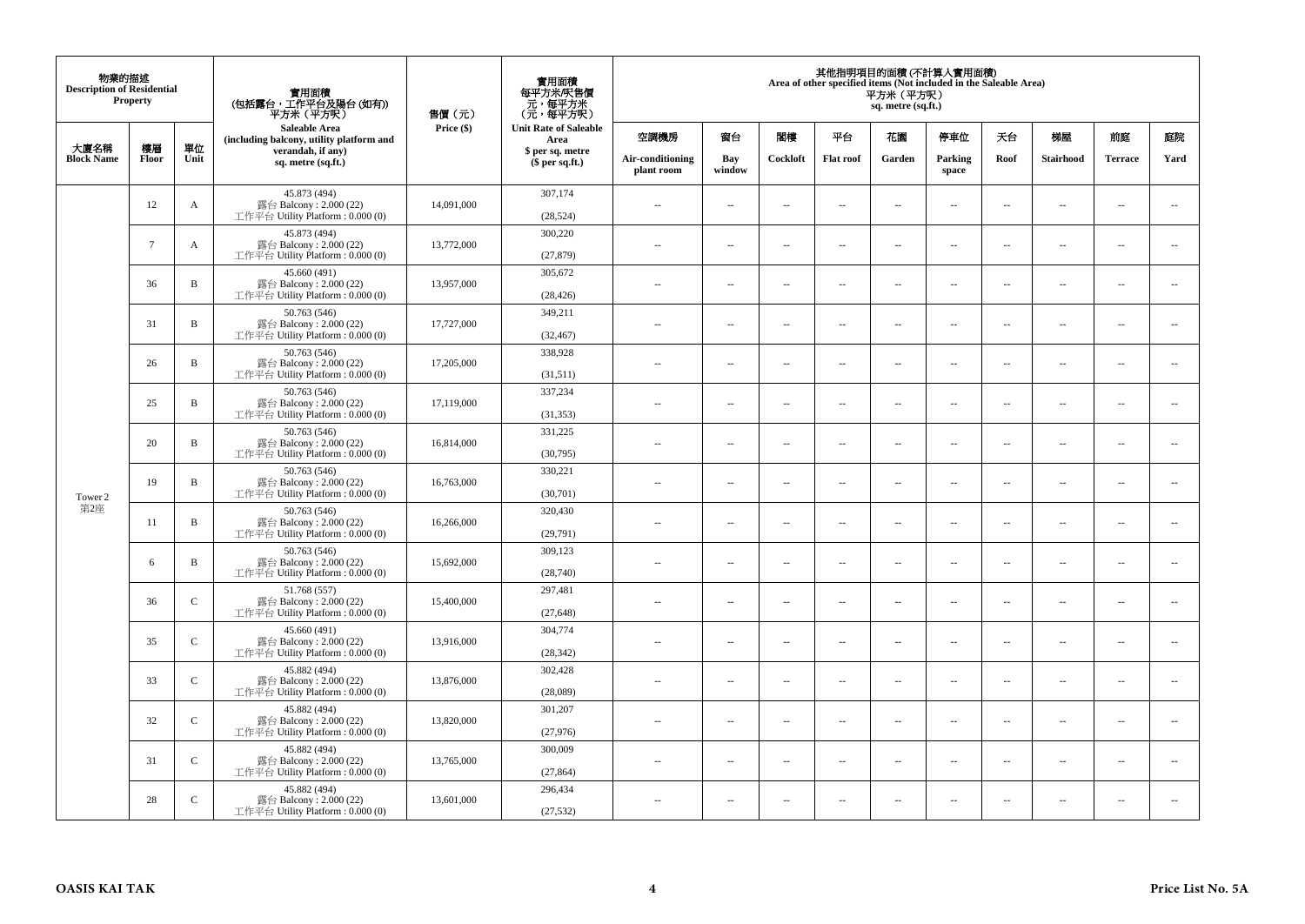| 物業的描述<br><b>Description of Residential</b><br>Property |        |               | 實用面積<br>(包括露台,工作平台及陽台(如有))<br>平方米(平方呎)                                       | 售價(元)      | 實用面積<br>每平方米/呎售價<br>- 元, 每平方米<br>(元, 每平方呎) | 其他指明項目的面積 (不計算入實用面積)<br>Area of other specified items (Not included in the Saleable Area)<br>平方米 (平方呎)<br>sq. metre (sq.ft.) |                          |                          |                          |                          |                          |                          |                          |                          |                          |
|--------------------------------------------------------|--------|---------------|------------------------------------------------------------------------------|------------|--------------------------------------------|------------------------------------------------------------------------------------------------------------------------------|--------------------------|--------------------------|--------------------------|--------------------------|--------------------------|--------------------------|--------------------------|--------------------------|--------------------------|
| 大廈名稱                                                   | 樓層     | 單位            | Saleable Area<br>(including balcony, utility platform and                    | Price (\$) | <b>Unit Rate of Saleable</b><br>Area       | 空調機房                                                                                                                         | 窗台                       | 閣樓                       | 平台                       | 花園                       | 停車位                      | 天台                       | 梯屋                       | 前庭                       | 庭院                       |
| <b>Block Name</b>                                      | Floor  | Unit          | verandah, if any)<br>sq. metre (sq.ft.)                                      |            | \$ per sq. metre<br>\$per sq.ft.)          | Air-conditioning<br>plant room                                                                                               | Bay<br>window            | Cockloft                 | <b>Flat roof</b>         | Garden                   | Parking<br>space         | Roof                     | <b>Stairhood</b>         | <b>Terrace</b>           | Yard                     |
|                                                        | 27     | $\mathbf C$   | 45.882 (494)<br>露台 Balcony: 2.000 (22)<br>工作平台 Utility Platform : 0.000 (0)  | 13,494,000 | 294,102<br>(27, 316)                       | $\sim$ $\sim$                                                                                                                | μ.                       | $\sim$                   | $\sim$                   | $\ldots$                 | $\sim$                   | $\overline{\phantom{a}}$ | $\overline{\phantom{a}}$ | $\bar{a}$                | $\overline{\phantom{a}}$ |
|                                                        | 23     | ${\bf C}$     | 45.882 (494)<br>露台 Balcony: 2.000 (22)<br>工作平台 Utility Platform : 0.000 (0)  | 13,333,000 | 290,593<br>(26,990)                        | $\sim$                                                                                                                       | $\overline{a}$           | $\sim$                   | $\sim$                   | $\sim$                   | $\sim$                   | $\sim$                   | $\sim$                   | $\sim$                   | $\sim$                   |
|                                                        | 22     | $\mathbf C$   | 45.882 (494)<br>露台 Balcony: 2.000 (22)<br>工作平台 Utility Platform : 0.000 (0)  | 13,280,000 | 289,438<br>(26, 883)                       | $\overline{a}$                                                                                                               | μ.                       | $\overline{\phantom{a}}$ | $\sim$                   | $\overline{\phantom{a}}$ | $\sim$                   | $\overline{\phantom{a}}$ | $\overline{\phantom{a}}$ | $\sim$                   | $\overline{\phantom{a}}$ |
|                                                        | 19     | $\mathcal{C}$ | 45.882 (494)<br>露台 Balcony: 2.000 (22)<br>工作平台 Utility Platform : 0.000 (0)  | 13,148,000 | 286,561<br>(26, 615)                       | $\sim$                                                                                                                       | $\sim$                   | $\sim$                   | $\sim$                   | $\overline{a}$           | $\sim$                   | $\sim$                   | $\overline{\phantom{a}}$ | $\sim$                   | $\sim$                   |
|                                                        | 18     | $\mathbf C$   | 45.882 (494)<br>露台 Balcony: 2.000 (22)<br>工作平台 Utility Platform: 0.000 (0)   | 13,135,000 | 286,278<br>(26, 589)                       | Ξ.                                                                                                                           | --                       | $\overline{\phantom{a}}$ | $\overline{\phantom{a}}$ | --                       | $\ddotsc$                | $\overline{\phantom{a}}$ | $\cdots$                 | $\ddotsc$                | $\overline{\phantom{a}}$ |
|                                                        | 9      | $\mathbf C$   | 45.882 (494)<br>露台 Balcony: 2.000 (22)<br>工作平台 Utility Platform : 0.000 (0)  | 12,810,000 | 279.194<br>(25,931)                        | $\sim$                                                                                                                       | $\overline{a}$           | $\sim$                   | $\sim$                   | $\sim$                   | $\sim$                   | $\sim$                   | $\overline{\phantom{a}}$ | $\overline{\phantom{a}}$ | $\sim$                   |
|                                                        | 8      | $\mathbf C$   | 45.882 (494)<br>露台 Balcony: 2.000 (22)<br>工作平台 Utility Platform : 0.000 (0)  | 12,791,000 | 278,780<br>(25, 893)                       | 44                                                                                                                           | μ.                       | $\sim$                   | $\sim$                   | μ.                       | $\sim$                   | $\overline{\phantom{a}}$ | $\overline{\phantom{a}}$ | $\bar{a}$                | $\overline{\phantom{a}}$ |
| Tower 2                                                | 32     | $\mathbf D$   | 51.768 (557)<br>露台 Balcony: 2.000 (22)<br>工作平台 Utility Platform: 0.000 (0)   | 15,216,000 | 293,927<br>(27, 318)                       | $\sim$ $\sim$                                                                                                                | $\overline{a}$           | $\sim$                   | $\sim$                   | $\overline{a}$           | $\sim$                   | $\sim$                   | $\sim$                   | $\sim$                   | $\overline{\phantom{a}}$ |
| 第2座                                                    | 29     | D             | 51.768 (557)<br>露台 Balcony: 2.000 (22)<br>工作平台 Utility Platform : 0.000 (0)  | 15,035,000 | 290,430<br>(26,993)                        | 44                                                                                                                           | μ.                       | $\sim$                   | $\sim$                   | μ.                       | $\sim$                   | $\sim$                   | $\overline{\phantom{a}}$ | $\bar{a}$                | $\sim$                   |
|                                                        | 27     | D             | 51.768 (557)<br>露台 Balcony: 2.000 (22)<br>工作平台 Utility Platform : 0.000 (0)  | 14,857,000 | 286,992<br>(26, 673)                       | $\sim$                                                                                                                       | $\overline{a}$           | $\sim$                   | $\sim$                   | $\overline{a}$           | $\sim$                   | $\sim$                   | $\overline{\phantom{a}}$ | $\sim$                   | $\sim$                   |
|                                                        | 23     | $\mathbf D$   | 51.768 (557)<br>露台 Balcony: 2.000 (22)<br>工作平台 Utility Platform : 0.000 (0)  | 14,679,000 | 283,554<br>(26, 354)                       | ٠.                                                                                                                           | --                       | $\overline{\phantom{a}}$ | $\overline{\phantom{a}}$ | --                       | $\overline{\phantom{a}}$ | $\overline{\phantom{a}}$ | $\overline{\phantom{a}}$ | $\overline{\phantom{a}}$ | $\overline{\phantom{a}}$ |
|                                                        | 19     | D             | 51.768 (557)<br>露台 Balcony: 2.000 (22)<br>工作平台 Utility Platform : 0.000 (0)  | 14,447,000 | 279,072<br>(25,937)                        | $\overline{a}$                                                                                                               | $\overline{\phantom{a}}$ | $\sim$                   | $\sim$                   | $\overline{\phantom{a}}$ | $\sim$                   | $\overline{\phantom{a}}$ | $\overline{a}$           | $\sim$                   | $\sim$                   |
|                                                        | 15     | D             | 51.768 (557)<br>露台 Balcony: 2.000 (22)<br>工作平台 Utility Platform : $0.000(0)$ | 14,273,000 | 275,711<br>(25, 625)                       | ÷.                                                                                                                           | μ.                       | $\sim$                   | $\sim$                   | Ξ.                       | $\sim$                   | $\overline{\phantom{a}}$ | $\overline{\phantom{a}}$ | $\sim$                   | $\sim$                   |
|                                                        | $\tau$ | $\mathbf D$   | 51.768 (557)<br>露台 Balcony: 2.000 (22)<br>工作平台 Utility Platform: 0.000 (0)   | 14,071,000 | 271,809<br>(25, 262)                       | $\sim$ $-$                                                                                                                   | $\overline{\phantom{a}}$ | $\sim$                   | $\overline{\phantom{a}}$ | $\overline{\phantom{a}}$ | $\sim$                   | $\overline{\phantom{a}}$ | $\overline{\phantom{a}}$ | $\overline{\phantom{a}}$ | $\sim$                   |
|                                                        | 29     | E             | 41.894 (451)<br>露台 Balcony: 2.000 (22)<br>工作平台 Utility Platform : 0.000 (0)  | 12,193,000 | 291,044<br>(27, 035)                       | $\overline{a}$                                                                                                               | μ.                       | $\sim$                   | $\sim$                   | $\overline{\phantom{a}}$ | $\sim$                   | $\sim$                   | $\sim$                   | $\bar{a}$                | $\sim$                   |
|                                                        | 25     | E             | 41.894 (451)<br>露台 Balcony: 2.000 (22)<br>工作平台 Utility Platform : 0.000 (0)  | 11,952,000 | 285,291<br>(26,501)                        | $\sim$ $\sim$                                                                                                                | $\sim$                   | $\sim$                   | $\sim$                   | $\sim$                   | $\sim$                   | $\sim$                   | $\sim$                   | $\sim$                   | $\sim$                   |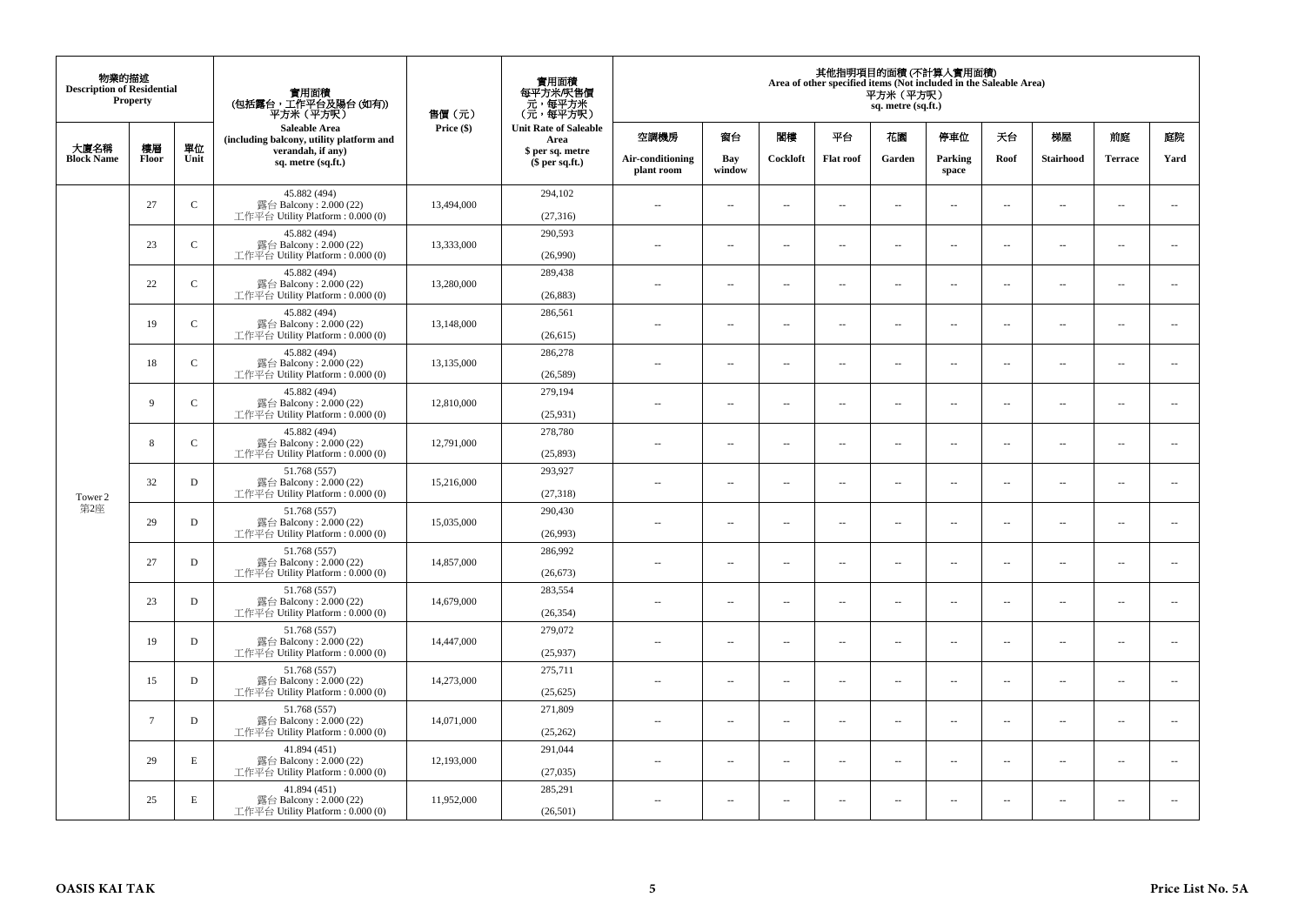| 物業的描述<br><b>Description of Residential</b><br><b>Property</b> |             |            | 實用面積<br>(包括露台,工作平台及陽台 (如有))<br>平方米(平方呎)                                                              | 售價(元)        | 實用面積<br>每平方米/呎售價<br>- 元<br>(元,每平方米)<br>(元,每平方呎)                           | 其他指明項目的面積 (不計算入實用面積)<br>Area of other specified items (Not included in the Saleable Area)<br>平方米(平方呎)<br>sq. metre (sq.ft.) |                     |                |                        |               |                         |            |                        |                      |            |
|---------------------------------------------------------------|-------------|------------|------------------------------------------------------------------------------------------------------|--------------|---------------------------------------------------------------------------|-----------------------------------------------------------------------------------------------------------------------------|---------------------|----------------|------------------------|---------------|-------------------------|------------|------------------------|----------------------|------------|
| 大廈名稱<br><b>Block Name</b>                                     | 樓層<br>Floor | 單位<br>Unit | Saleable Area<br>(including balcony, utility platform and<br>verandah, if any)<br>sq. metre (sq.ft.) | Price $(\$)$ | <b>Unit Rate of Saleable</b><br>Area<br>\$ per sq. metre<br>\$per sq.ft.) | 空調機房<br>Air-conditioning<br>plant room                                                                                      | 窗台<br>Bay<br>window | 閣樓<br>Cockloft | 平台<br><b>Flat roof</b> | 花園<br>Garden  | 停車位<br>Parking<br>space | 天台<br>Roof | 梯屋<br><b>Stairhood</b> | 前庭<br><b>Terrace</b> | 庭院<br>Yard |
|                                                               | 19          | E          | 41.894 (451)<br>露台 Balcony : 2.000 (22)<br>工作平台 Utility Platform : $0.000(0)$                        | 11,739,000   | 280,207<br>(26,029)                                                       | --                                                                                                                          | $\sim$ $\sim$       | $\sim$ $\sim$  | -                      | $\sim$ $\sim$ | -                       | $-$        | $- -$                  | -                    | - -        |
| Tower 2<br>第2座                                                | 11          | E          | 41.894 (451)<br>露台 Balcony : 2.000 (22)<br>工作平台 Utility Platform : $0.000(0)$                        | 11,530,000   | 275,218<br>(25,565)                                                       | $\sim$                                                                                                                      | $\sim$ $\sim$       | $\sim$ $\sim$  | -                      | $\sim$ $\sim$ | -                       | $-$        | $- -$                  | $\sim$               | - -        |
|                                                               | 8           | в          | 41.894 (451)<br>露台 Balcony : 2.000 (22)<br>工作平台 Utility Platform : $0.000(0)$                        | 11,460,000   | 273,548<br>(25, 410)                                                      | $\sim$                                                                                                                      | $\sim$              | $\sim$ $\sim$  | -                      | $\sim$ $\sim$ | -                       | $-$        | $- -$                  | -                    |            |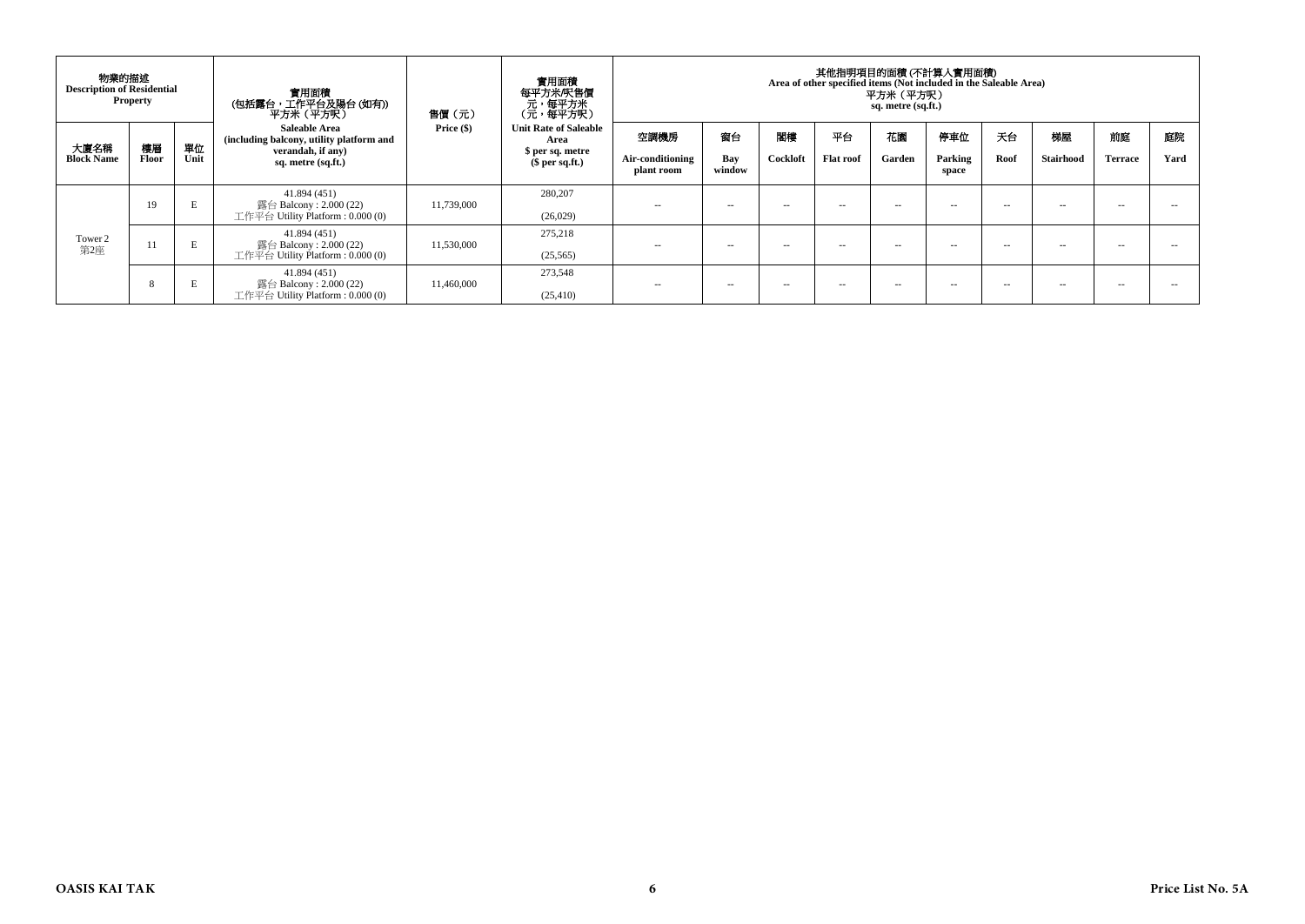#### 第三部份:其他資料 **Part 3: Other Information**

- (1) 準買家應參閱發展項目的售樓說明書,以了解該項目的資料。 Prospective purchasers are advised to refer to the sales brochure for the development for information on the development.
- (2) 根據《一手住宅物業銷售條例》第52(1)條及第53(2)及(3)條, According to sections 52(1) and 53(2) and (3) of the Residential Properties (First-hand Sales) Ordinance, –

#### 第52(1)條 / Section 52(1)

在某人就指明住宅物業與擁有人訂立臨時買賣合約時,該人須向擁有人支付售價的5%的臨時訂金。 A preliminary deposit of 5% of the purchase price is payable by a person to the owner on entering into a preliminary agreement for sale and purchase in respect of the specified residential property with the owner.

#### 第53(2)條 / Section 53(2)

如某人於某日期訂立臨時買賣合約,並於該日期後的5 個工作日內,就有關住宅物業簽立買賣合約,則擁有人必須在該日期後的 8 個工作日內,簽立該買賣合約。 If a person executes an agreement for sale and purchase in respect of the residential property within 5 working days after the date on which the person enters into the neuliminary agreement for sale and purchase, the owner date.

#### 第53(3)條 / Section 53(3)

如某人於某日期訂立臨時買賣合約時,但沒有於該日期後的5 個工作日內,就有關住宅物業簽立買賣合約,則 – (i) 該臨時合約即告終止;(ii) 有關的臨時訂金即予沒收;及 (iii) 擁有人不得就該人沒有簽立買賣合約而針對該人提出進一步申索。 If a person does not execute an agreement for sale and purchase in respect of the residential property within 5 working days after the date on which the person enters into the preliminary agreement for sale and purchase-(i) the preliminary agreement is terminated;(ii) the preliminary deposit is forfeited; and (iii) the owner does not have any further claim against the person for the failure.

- (3) 實用面積及屬該住宅物業其他指明項目的面積是按《一手住宅物業銷售條例》第8條及附表二第2部的計算得出的。 The saleable area and area of other specified items of the residential property are calculated in accordance with section 8 and Part 2 of Schedule 2 to the Residential Properties (First-hand Sales) Ordinance.
- (4)(i) 註:在第(4)段中,『售價』指本價單第二部份中所列之住宅物業的售價,而『成交金額』指臨時買賣合約中訂明的住宅物業的實際金額。因應不同支付條款及/或折扣按售價計算得出之價目,皆以進位到最接近的千位數作為成交金額。 Note: In paragraph (4), "Price" means the price of the residential property set out in Part 2 of this price list, and "transaction price" means the actual price of the residential property set out in the preliminary agreem and/or applicable discounts on the Price will be rounded up to the nearest thousand to determine the transaction price.

買方於簽署臨時買賣合約時須繳付相等於成交金額 5%之金額作為臨時訂金,其中港幣\$100,000 之部分臨時訂金必須以銀行本票支付,臨時訂金的餘額可以支票支付,本票及支票抬頭請寫「貝克·麥堅時律師事務所」。 Upon signing of the Preliminary Agreement for Sale and Purchase, the Purchaser shall pay the Preliminary Deposit which is equivalent to 5% of the transaction price. HK\$100,000 being part of the Preliminary Deposit must be by cheque(s). The cashier order(s) and cheque(s) should be made payable to "BAKER & MCKENZIE".

#### 支付條款 **Terms of Payment**

## **(A) 120** 天現金優惠付款計劃 **120-day Cash Payment Plan (**照售價減**5%) (5% discount from the Price)**

- (1) 買方須於簽署臨時買賣合約(「臨時合約」)時繳付相等於成交金額5%作為臨時訂金。買方須於簽署臨時合約後5個工作日內簽署正式買賣合約(「正式合約」)。 The Purchaser(s) shall pay the preliminary deposit equivalent to 5% of the transaction price upon signing of the preliminary Agreement for Sale and Purchase ("PASP"). The formal Agreement for Sale & Purchase ("ASP") shall the PASP.
- (2) 成交金額 95%即成交金額之餘款於買方簽署臨時合約後 120 天內由買方繳付或於完成交易時付清,以較早者為準。 95% of the transaction price being balance of the transaction price shall be paid by the Purchaser(s) within 120 days after signing of the PASP or upon completion, whichever is the earlier.
- **(A1) 120** 天二按貸款付款計劃 **120-day Second Mortgage Loan Payment Plan (**照售價減**4%) (4% discount from the Price)** (只適用於講買本價單内公布的兩房(或以上)的指明住宅物業 (但不包括花園特色單位及天台特色單位) 的買方 Only applicable to a purchaser who purchases any 2-bedroom (or above) specified residential property(ies) (excluding garden special unit(s) and roof special **unit(s)) listed in this price list.)**
- (1) 買方須於簽署臨時買賣合約(「臨時合約」)時繳付相等於成交金額5%作為臨時訂金。買方須於簽署臨時合約後5個工作日內簽署正式買賣合約(「正式合約」)。 The Purchaser(s) shall pay the preliminary deposit equivalent to 5% of the transaction price upon signing of the preliminary Agreement for Sale and Purchase ("PASP"). The formal Agreement for Sale & Purchaser(s) shall be s the PASP.
- (2) 成交金額 95%即成交金額之餘款於買方簽署臨時合約後 120 天內由買方繳付或於完成交易時付清,以較早者為準。 95% of the transaction price being balance of the transaction price shall be paid by the Purchaser(s) within 120 days after signing of the PASP or upon completion, whichever is the earlier.

#### **(B)** 靈活建築期付款計劃 **Flexible Stage Payment Plan (**照售價減**2%) (2% discount from the Price)**

- (1) 買方須於簽署臨時買賣合約(「臨時合約」)時繳付相等於成交金額5%作為臨時訂金。買方須於簽署臨時合約後5個工作日內簽署正式買賣合約(「正式合約」)。 The Purchaser(s) shall pay the preliminary deposit equivalent to 5% of the transaction price upon signing of the preliminary Agreement for Sale and Purchase ("PASP"). The formal Agreement for Sale & Purchase ("ASP") shall the PASP.
- (2) 買方簽署臨時合約後 120 天內再付成交金額 5%。
- 5% of the transaction price shall be paid by the Purchaser(s) within 120 days after signing of the PASP.
- (3) 成交金額 90%即成交金額之餘款於賣方向買方發出書面通知書可將有關物業之業權有效地轉讓予買方的日期起 14 天內付清。

90% of the transaction price being balance of the transaction price shall be paid by the Purchaser(s) within 14 days of the date of written notification to the Purchaser(s) that the Vendor is in a position validly to assig

- **(B1)** 靈活建築期二按貸款付款計劃 **Flexible Stage Second Mortgage Loan Payment Plan (**照售價減**1%) (1% discount from the Price)** (只適用於購買本價單內公布的兩房(或以上)的指明住宅物業 (但不包括花園特色單位及天台特色單位) 的買方 Only applicable to a purchaser who purchases any 2-bedroom (or above) specified residential property(ies) (excluding garden special unit(s) and roof special **unit(s)) listed in this price list.)**
- (1) 買方須於簽署臨時買賣合約(「臨時合約」)時繳付相等於成交金額5%作為臨時訂金。買方須於簽署臨時合約後5個工作日內簽署正式買賣合約(「正式合約」)。 The Purchaser(s) shall pay the preliminary deposit equivalent to 5% of the transaction price upon signing of the preliminary Agreement for Sale and Purchase ("PASP"). The formal Agreement for Sale & Purchase ("ASP") shall the PASP.
- (2) 買方簽署臨時合約後 120 天內再付成交金額 5%。
- 5% of the transaction price shall be paid by the Purchaser(s) within 120 days after signing of the PASP.
- (3) 成交金額 90%即成交金額之餘款於賣方向買方發出書面通知書可將有關物業之業權有效地轉讓予買方的日期起 14 天內付清。 90% of the transaction price being balance of the transaction price shall be paid by the Purchaser(s) within 14 days of the date of written notification to the Purchaser(s) that the Vendor is in a position validly to assig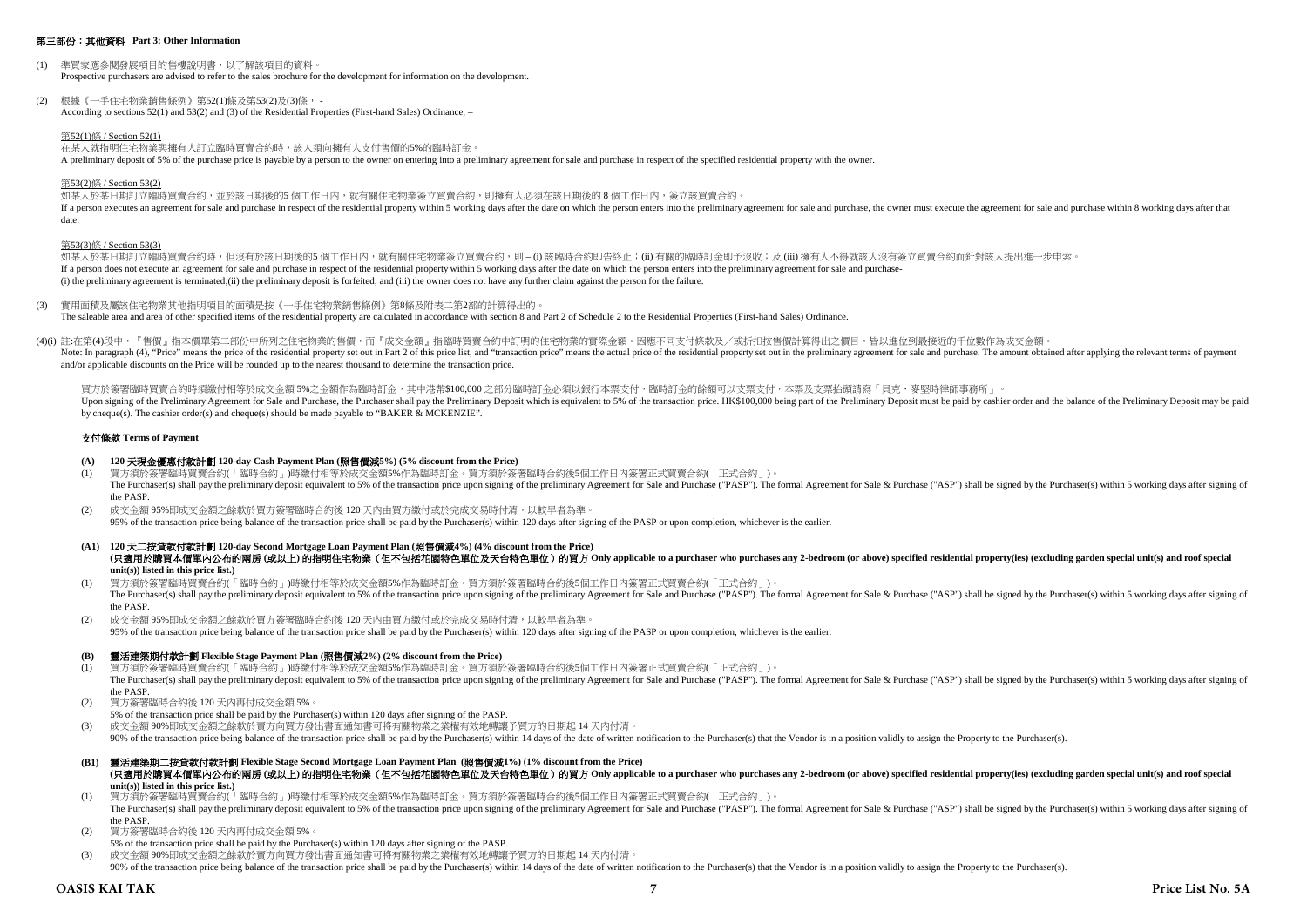#### **(ii)** 售價獲得折扣的基礎 **The basis on which any discount on the Price is made available**

 $(a)$   $\boxplus$  4(i) See 4(i).

## (b) 「**Club Wheelock**」會員優惠 **Privilege for** 「**Club Wheelock**」**member**

在簽署臨時買賣合約當日,買方如屬「Club Wheelock」會員,可獲0.5%售價折扣優惠。最少一位個人買方(如買方是以個人名義)或最少一位買方之董事(如買方是以公司名義) 須為「Club Wheelock」會員,方可享此折扣優惠。 A 0.5% discount from the Price would be offered to the Purchaser who is a Club Wheelock member on the date of signing of the preliminary agreement for sale and purchase. At least one individual Purchaser (if the Purchaser Purchaser is a corporation) should be a Club Wheelock member on the date of signing the preliminary agreement for sale and purchase in order to enjoy the discount offer.

#### (c) 早鳥置業優惠 **Early Bird Purchase Discount**

凡於2018年2月15日(包括當日)或之前簽署臨時買賣合約購買本價單中所列之住宅物業,可獲1%售價折扣優惠。 A 1% discount from the Price would be offered to a Purchaser who signs the Preliminary Agreement for Sale and Purchase on or before 15 February, 2018 to purchase a residential property listed in this price list.

#### (d) **"Wheelock Living"** 臉書頁面讚好優惠 **"Wheelock Living" Facebook Page Likers' Discount**

凡於簽署臨時買賣合約前讚好"Wheelock Living" 臉書頁面的買家,可獲1%售價折扣優惠。 A 1% discount from the Price would be offered to a Purchaser who has liked the "Wheelock Living" Facebook Page before signing the Preliminary Agreement for Sale and Purchase.

#### (e) 印花稅優惠 **Stamp Duty Discount**

買方購買本價單中所列之住宅物業可獲8.5%售價折扣優惠。 A 8.5% discount from the Price would be offered to the Purchaser of a residential property listed in this price list.

#### $(f)$ 會德豐有限公司員工置業優惠 **Wheelock and Company Limited Home Purchasing Discount**

如買方 (或構成買方之任何人士)屬任何「會德豐合資格人士」, 並且沒有委任地產代理就購入住宅物業代其行事,可獲 2.75% 售價折扣優惠。 If the Purchaser (or any person comprising the Purchaser) is a "Qualified Person of Wheelock Group", provided that the Purchaser did not appoint any estate agent to act for him in the purchase of the residential property(i

「會德豐合資格人士」指任何下列公司或其在香港註冊成立之附屬公司之任何董事、員工及其近親(任何個人的配偶、父母、祖父、祖母、外祖父、外祖母、子女、孫、孫、外,外孫女或兄弟姊妹為該個人之「近親」,惟須提供令賣方滿意的有關證明文件以茲證 明有關關係,且賣方對是否存在近親關係保留最終決定權):

"Qualified Person of Wheelock Group" means any director or employee (and his/her close family member (a spouse, parent, grant parent, child, grand child or sibling of a person is a "close family member" of that person Prov Vendor must be provided to prove the relationship concerned and that the Vendor reserves the final right to decide whether or not such relationship exists)) of any of the following companies or any of its subsidiaries inco

- 1. 會德豐有限公司 Wheelock and Company Limited 或 or;
- 2. 會德豐地產有限公司 Wheelock Properties Limited 或 or;
- 3. 會德豐地產(香港)有限公司 Wheelock Properties (HK) Limited 或 or;
- 4. 九龍倉集團有限公司 The Wharf (Holdings) Limited 或 or;
- 5. 九龍倉置業地產投資有限公司Wharf Real Estate Investment Company Limited 或 or;
- 6. 夏利文物業管理有限公司 Harriman Property Management Limited 或 or;
- 7. 海港企業有限公司 Harbour Centre Development Limited 或 or;
- 8. 現代貨箱碼頭有限公司 Modern Terminals Limited.

買方在簽署有關的臨時買賣合約前須即場提供令賣方滿意的證據証明其為會德豐合集團合資格人士,賣方就相關買方是否會德豐合集團合資格人士有最終決定權,而賣方之決定為最終及對買方具有約束力。 The Purchaser shall before signing of the relevant preliminary agreement for sale and purchase on the spot provide evidence for proof of being a Qualified Person of Wheelock Group to the satisfaction of the Vendor and in t decision shall be final and binding on the Purchaser.

#### (iii) 可就講買該發展項目中的指明住宅物業而連帶獲得的任何贈品、財務優惠或利益 Any gift, or any financial advantage or benefit, to be made available in connection with the purchase of a specified residential property in the Development

(a)  $\quad \equiv 4$ (ii)

See 4(ii).

#### (b) 備用二按貸款 **(**只適用於選擇第**4(i)**段中支付條款**(A1)** 或 **(B1)**之買家**)**

**Standby Second Mortgage Loan (Only applicable to the Purchaser who has selected Terms of Payment (A1) or (B1) in paragraph 4(i))**

買家可向賣方指定的二按財務機構申請備用二按貸款 (「第二按揭貨款」) (賣方或賣方指定的二按財務機構有權隨時停止提供第二按揭貨款而無須另行通知),主要條款如下 : Purchaser can apply for Standby Second Mortgage Loan ("second mortgage loan") from Vendor's designated second mortgage financing company (the Vendor or Vendor's designated second mortgage financing company may stop providi notice) and on the following terms:-

A) 第二按揭貸款最高金額為成交金額的25% ,惟第一按揭貸款及第二按揭貸款總金額不可超過成交金額的85%。

The maximum second mortgage loan amount shall be 25% of the transaction price, but the total amount of first mortgage loan and second mortgage loan together shall not exceed 85% of the transaction price.

第二按揭貨款首 24 個月之按揭利率為香港上海匯豐銀行有限公司不時報價之港元最優惠利率(P)減1.5% p.a. (P - 1.5%),其後之按揭利率為港元最優惠利率(P),利率浮動。最終按揭利率以賣方指定的二按財務機構最後審批結果為準。 Interest rate of second mortgage loan for the first 24 months shall be Hong Kong Dollar Best Lending Rate (P) quoted from time to time by The Hongkong and Shanghai Banking Corporation Limited minus 1.5% p.a. (P-1.5%), ther fluctuation. The final interest rate will be subject to final approval by the Vendor's designated second mortgage financing company.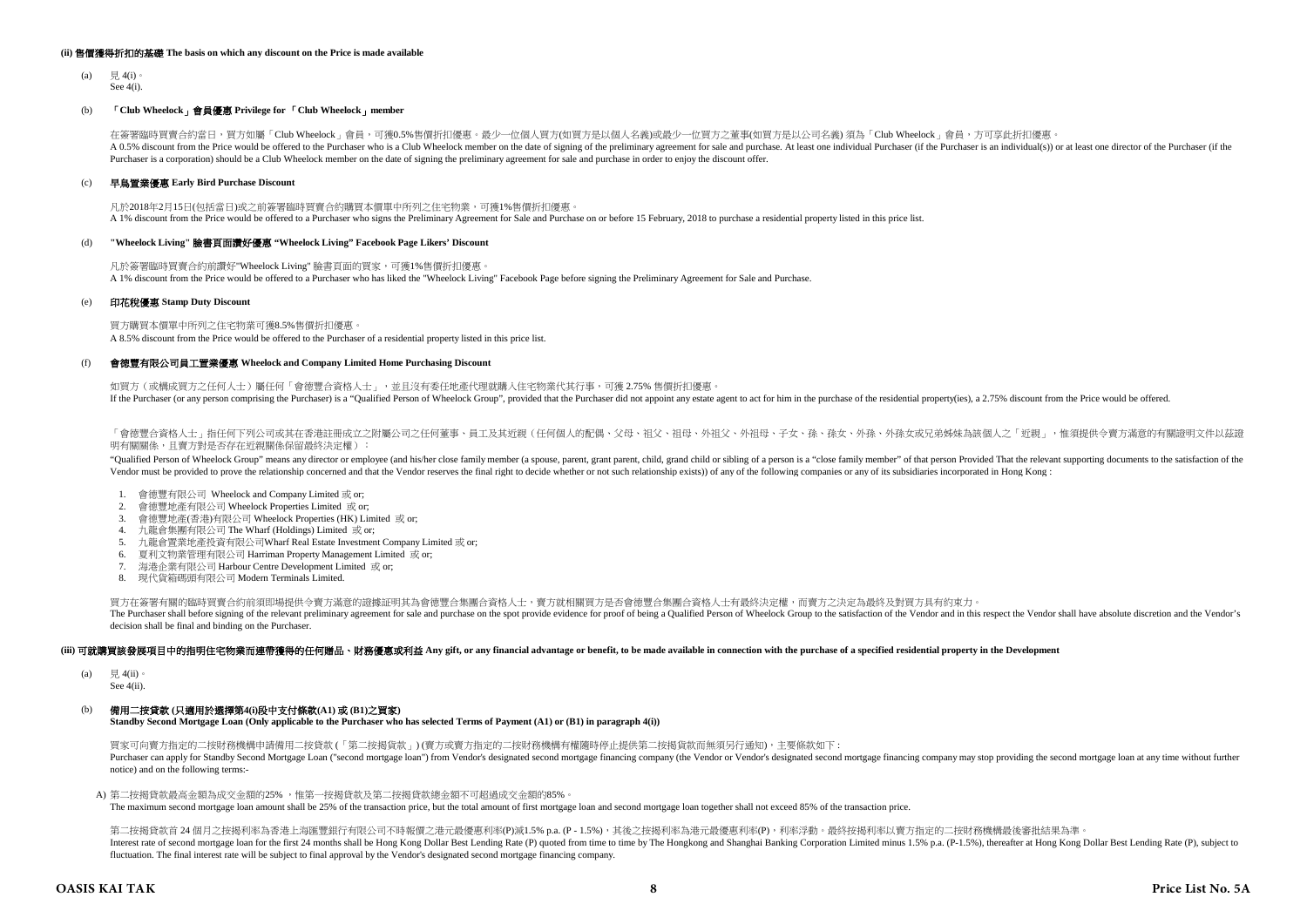B) 如買方於提款日起計的 36 個月內準時並全數清還第二按揭貸款,實方指定的二按財務機構將會向買方退還1%之成交金額 。

If the Burchaser shall duly and fully repay the second mortgage loan within 36 months from the date of drawdown of the second mortgage loan 1% of transaction price will be refunded to the Purchaser that be Vendor's designa

C) 買方必須於付清成交金額餘額之日起計最少60日前以書面向賣方申請第二按揭貸款。

The Purchaser shall make a written application to the Vendor for a second mortgage loan not less than 60 days before the date of settlement of the balance of the transaction price.

- D) 第二按揭貸款年期最長為 25 年, 或相等於第一按揭貸款之年期, 以較短者為準。 The maximum tenor of second mortgage loan shall be 25 years or the same tenor of first mortgage loan, whichever is shorter.
- E) 買方須提供足夠文件證明其還款能力,包括但不限於提供足夠文件(如:最近三年之稅單或利得稅繳納通知書及最近六個月有顯示薪金存款或收入之銀行存摺/月結單)證明每月還款(即第一按揭貸款及第二按揭貸款及其他借貸的還款)不超過香港 金融管理局不時訂明的「供款與入息比率」上限。

The Purchaser shall provide sufficient documents to prove his/her repayment ability, including but not limited to providing sufficient documents (for example latest 3 years' Tax Assessment and Demand Note or Profits Tax As which show salary deposits or income) to prove that the total amount of monthly installment (being the total installment for repayment of first morteage, second mortgage and any other loan repayment) does not exceed the ma Authority from time to time.

- F) 第一按揭貸款銀行須為賣方所指定及轉介之銀行,買方並須首先得到該銀行書面同意辦理第二按揭貸款。 First mortgagee bank shall be nominated and referred by the Vendor and the Purchaser shall obtain a prior written consent from the first mortgagee bank to apply for a second mortgage loan.
- G) 第一按揭貸款及第二按揭貸款申請需由有關承按機構獨立審批。 First mortgage loan and second mortgage loan shall be processed by the relevant mortgagees independently.
- H) 所有第二按揭貸款之法律文件必須由賣方(或賣方指定的二按財務機構)的指定律師行辦理,買方須支付所有第二按揭貸款相關之律師費及雜費。 All legal documents of the second mortgage shall be handled by the Vendor's (or Vendor's designated second mortgage financing company) designated solicitors and all legal costs and disbursements relating thereto shall be b
- I) 第二按揭貸款批出與否及其條款,受制於賣方指定的二按財務機構的絕對最終決定權,與賣方無關,且於任何情況下賣方均無需為此負責。不論貸款獲批與否,買方仍須按買賣合約完成交易及繳付成交金額全數。 The approval or disapproval of the second mortgage loan and terms thereof are subject to the final decision of the Vendor's designated second mortgage financing company and are not related to the Vendor (which shall under loan is granted or not, the Purchaser shall complete the sale and purchase in accordance with the agreement of sale and purchase and pay the full transaction price.
- J) 第二按揭貨款受賣方指定的二按財務機構所定的其他條款及細則約束。 The second mortgage loan is subject to other terms and conditions as determined by the Vendor's designated second mortgage financing company.
- K) 買方需就申請第二按揭貸款繳交港幣\$5,000不可退還的申請手續費。 A non-refundable application fee of HK\$5,000 for the second mortgage loan will be payable by the Purchaser.
- L) 第二按揭貸款只限個人買方申請。 Only individual Purchaser(s) are eligible to apply for the second mortgage loan.

#### $(c)$ 提前付清樓價現金回贈 **Early Settlement Cash Rebate (**只適用於選擇第**4(i)**段中支付條款 **(B)** 及 **(B1)** 之買家 **Only applicable to the Purchaser who has selected Terms of Payment (B) and (B1) in paragraph 4(i))**

如買方提前於買賣合約訂明的付款限期日之前付清成交金額全數,可獲賣方根據以下列表送出「提前付清樓價現金回贈」 Where the Purchaser settles the transaction price in full earlier than the due date of payment specified in the Agreement for Sale and Purchase, the Purchaser shall be entitled to an "Early Settlement Cash Rebate" offered

#### 提前付清樓價現金回贈列表 **Early Settlement Cash Rebate Table**

| 付清成交金額全數日期<br>Date of settlement of the transaction price in full                            | 提前付清樓價現金回贈金額<br><b>Early Settlement Cash Rebate amount</b> |  |  |  |  |  |  |
|----------------------------------------------------------------------------------------------|------------------------------------------------------------|--|--|--|--|--|--|
| 簽署臨時買賣合約的日期後 180日內                                                                           | 成交金額 2%                                                    |  |  |  |  |  |  |
|                                                                                              |                                                            |  |  |  |  |  |  |
| Within 180 days after the date of signing of the Preliminary Agreement for Sale and Purchase | 2% of transaction price                                    |  |  |  |  |  |  |
| 簽署臨時買賣合約的日期後 240 日內                                                                          | 成交金額 1%                                                    |  |  |  |  |  |  |
| Within 240 days after the date of signing of the Preliminary Agreement for Sale and Purchase | 1% of transaction price                                    |  |  |  |  |  |  |

買方須於提前付清樓價餘額日前最少30日,以書面向賣方申請提前付清樓價現金回贈,賣方會於收到申請並確認有關資料無誤後將提前付清樓價現金回贈直接用於支付部份樓價餘額。

The Purchaser shall apply to the Vendor in writing for the Early Settlement Cash Rebate at least 30 days before the date of early settlement of the balance of the purchase price. After the Vendor has received the applicati Settlement Cash Rebate as part payment of the balance of the purchase price directly.

### (d) 住客車位認購權 **Option to purchase Residential Parking Space**

購買一個本價單上設"#"的住宅物業的買方可獲認購發展項目一個住客車位之權利("認購權")。買方需依照賣方所訂之時限決定是否購買發展項目一個住客車位及簽署相關買賣合約,逾時作棄權論。認購權不得轉讓。認購權受發展項目實際可供出售的住客車位數目所限 ,賣方並不保證每個認購權必定能購得一個住客車位,就算未能就任何認購權購得任何住客車位賣方亦不須向認購權持有人作任何賠償。如有任何爭議,賣方保留最終決定權(包括但不限於透過抽籤)分配任何住客車位予任何意欲購買的人士。發展項目住客車位的價 軍及銷售安排詳情將由賣方全權及絕對酌情決定,並容後公佈。將住宅停車位出售與否以及何時出售,以及銷售條款,一概由賣方全權酌情決定。

The Purchaser of a residential property marked with a "#" in this price list shall have an option to purchase a Residential Parking Space in the Development ("the Option"). Each such Purchaser must decide whether to purcha into a relevant sale and purchase agreement within the period as prescribed by the Vendor, failing which that Purchaser will be deemed to have given up the Option. The Option is not transferrable. The Option is subject to Development. The Vendor gives no warranty that one Residential Parking Space can be purchased in respect of each Dption. The Vendor shall not be liable for any compensation to the holder of any Option even if no Residentia of any dispute, the Vendor reserves its absolute right to allocate any Residential Parking Space to any interested person (including without limitation by way of balloting). Price List(s) and sales arrangements details of Vendor at its sole and absolute discretion and will be announced later. The decision as to whether and when to sell any Residential Parking Space and the terms of such sale are subject to the sole discretion of the Vendor.